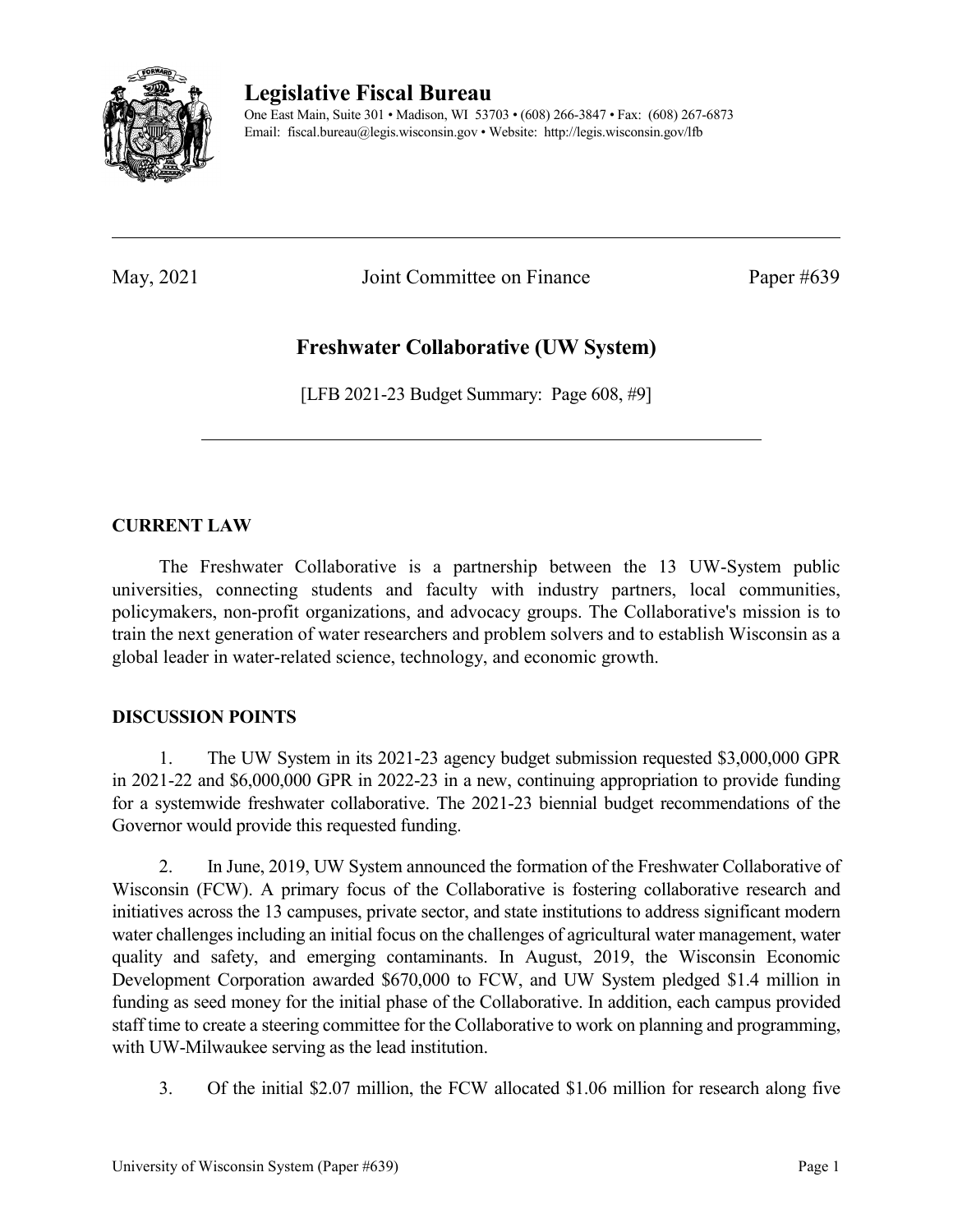tracks: research collaboration summits/working groups (\$60,000); strategic research (\$500,000); undergraduate interdisciplinary curriculum, training, and course development and design (\$240,000); freshwater research experience for undergraduate awards (\$160,000); and inter-institutional undergraduate training programs (\$100,000). A list of these projects is shown in the attachment. The remaining funding was utilized for staff and operational costs. The request for proposals (RFP) for research funds specifies that any institution within the UW System may submit proposals and collaborations with UW-Madison or UW-Milwaukee must include one or more of the comprehensive institutions.

4. According to UW System, the \$9 million provided under the Governor's proposal is viewed as the first phase of a three-biennia, \$27 million total investment. Approximately 50% of funding would be utilized for faculty and staff support. The initial \$3 million provided in fiscal year 2021-22 would allow institutions and central administration to set up and begin initial hiring of 26 new faculty and 13 support staff in the first two years. These staff would be expected to bring in research grant dollars to provide an immediate return on investment.

5. Approximately 40% of funds would be utilized for student support through scholarships, fellowships, and internships, including hands-on field and lab opportunities to prepare students for future careers. The FCW would create an array of collaborative cross- institution programs that would be degree-granting at each institution. For instance, there would be a FCW certificate at Eau Claire, a FCW major and minor at Milwaukee, and a FCW concentration at each institution. The pilot program funded with WEDC and UW System funds is currently developing the structure for these programs. For example, current proposals under consideration include requiring each institution collaborative programing to include, at a minimum, a FCW introductory level "101" course and secondary level "201" course, approximately eight credits of hands-on electives, and a capstone that bridges more than one institution. Working groups are in the process of determining the content and delivery of the FCW 101 course, the mechanics of cross-institution curriculum development and faculty sharing, and how to highlight these features to recruit students. Virtual and online courses would be key elements, combined with in-person coursework and experiences reflective of the strengths and geography of each institution. In addition, the FCW is currently organizing its internship program and plans to reach out to current and future industry collaborators across many sectors such as environmental research, environmental engineering, environmental restoration, marine construction, power and water, and public health.

6. The remaining 10% of funds would be used for institution programs and operations, the director's office, career services, and student orientation. UW System also plans to create and maintain marketing and recruitment efforts including communication with the Department of Public Instruction to encourage interest in water careers. An annual water conference is also planned.

7. Under this proposal, the Board of Regents would allocate FCW funding to each institution. Currently, each of the 13 institutions is working on a six-year plan to submit to the FCW steering committee. Allocation of the funds would likely be based on the submitted six-year plans with some flexibility to accommodate changes or developments.

8. It could be argued that the FCW would be beneficial to the state as a whole through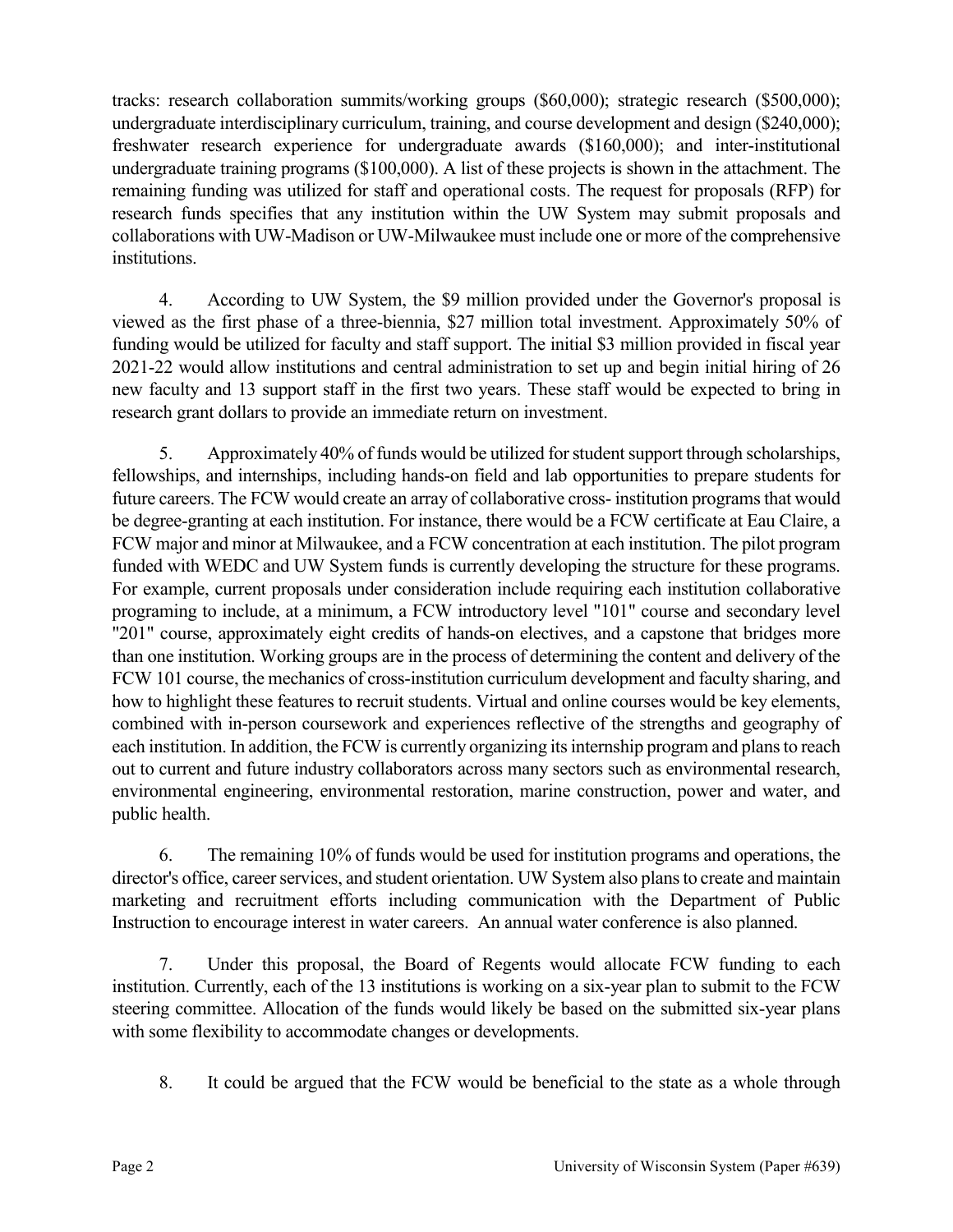increased job opportunities, research dollars, and environmental and public health benefits and the \$9 million in GPR funding over the 2021-23 biennium should be provided. Citing a UW-Milwaukee analysis of workforce data, UW System points to a Wisconsin water workforce of more than 60,000. According to UW-System, two-thirds of this industry surveyed expressed a lack of qualified water employees, and stated that those hired required extensive training. UW System argues the FCW will meet this critical need creating more than 200 new jobs by 2025. Additionally, by 2025, the FCW plans to have 400 new undergraduate students studying water science generating approximately \$4 million in tuition, 150 new graduate research students, and 26 new faculty, researchers and water professionals involved.

9. On the other hand, it could be argued that if the FCW is a priority for the UW System, then UW System should provide some measure of additional funding for the program alongside state funds. If the proposed funding is not provided, UW System indicates there is presently no plan for system to continue funding for the FCW beyond the initial \$1.4 million committed to the FCW as a match to the WEDC grant. The Committee could consider providing a lesser amount over the biennium. In January 2020, an Assembly Speaker's taskforce recommended providing \$2 million in funding in fiscal year 2020-21 in a continuing appropriation for the freshwater collaborative. The resulting bill, 2019 AB 801, would have provided \$2 million a year in ongoing funding for the collaborative beginning in fiscal year 2020-21. Based on that proposal, the Committee could consider providing \$4 million in fiscal year 2021-22 and \$2 million in fiscal year 2022-23. This would provide the \$6 million that would have been provided from fiscal year 2020-21 through 2022-23 under 2019 AB 801, and would provide ongoing funding of \$2 million annually in a continuing appropriation. If UW System wants to reach a funding level of \$9 million over the 2021-23 biennium, they would need to provide the additional \$3 million through internal resources or secure other external funding sources.

#### **ALTERNATIVES**

1. Provide \$3,000,000 in 2021-22 and \$6,000,000 in 2022-23 in a new, continuing appropriation to provide funding for a systemwide freshwater collaborative. Require the Board of Regents to fund a freshwater collaborative and allocate funding from this appropriation to each institution for this purpose. Specify that freshwater collaborative funding be used to do the following: (a) devise new water-centric training programs focused on undergraduates; (b) provide scholarships and student support to retain and attract new talent; (c) amplify marketing and recruiting relating to Wisconsin's role in freshwater science, including branding Wisconsin as the "Silicon Valley of Water"; (d) enhance workforce development programming; and (e) recruit new faculty and staff to advance training programs, research, and innovation.

| ATT1       | <b>Change to Base</b> |
|------------|-----------------------|
| <b>GPR</b> | \$9,000,000           |

2. Provide \$4,000,000 in 2021-22 and \$2,000,000 in 2022-23 in a new, continuing appropriation to provide funding for a systemwide freshwater collaborative. Require the Board of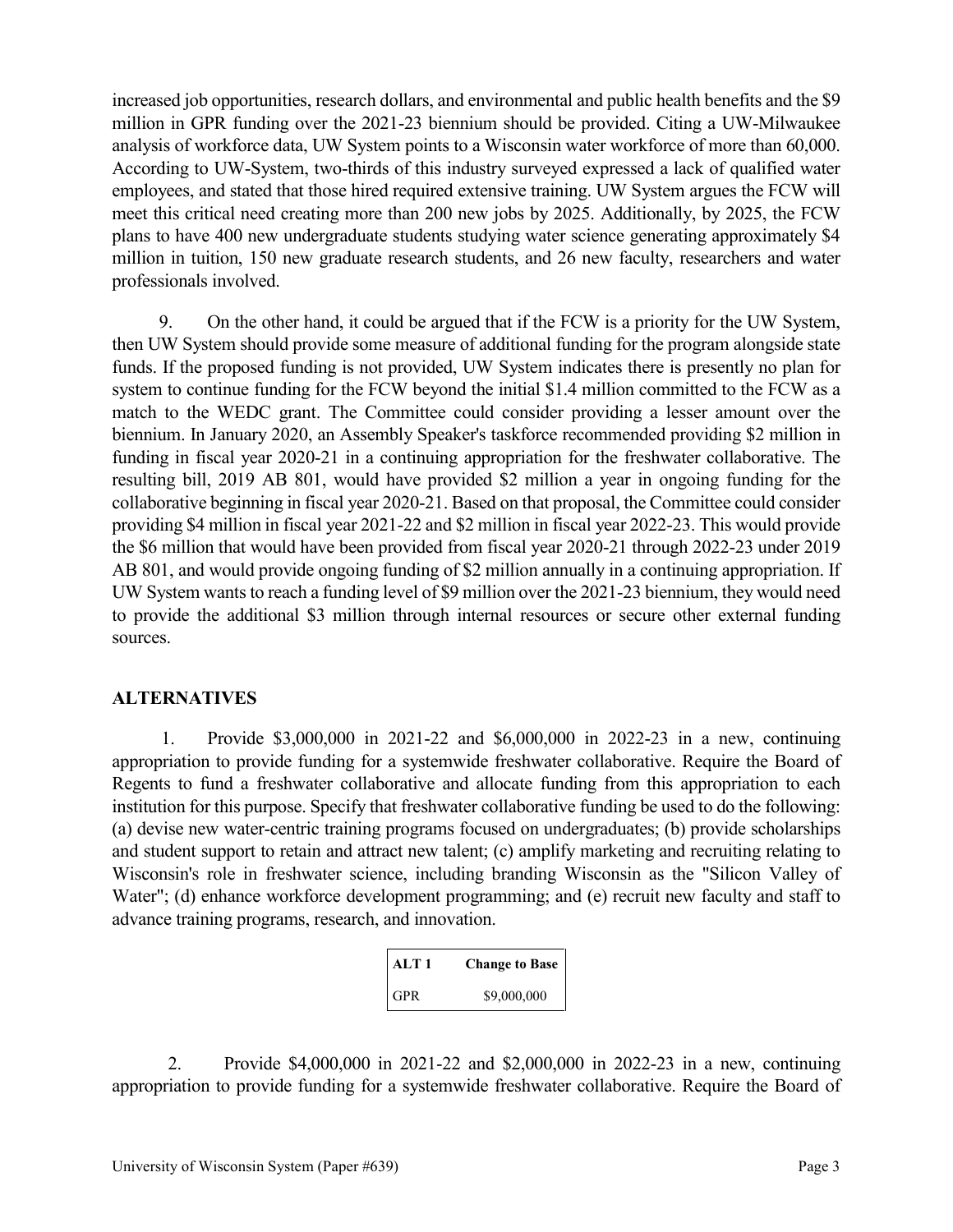Regents to fund a freshwater collaborative and allocate funding from this appropriation to each institution for this purpose. Specify that freshwater collaborative funding be used to do the following: (a) devise new water-centric training programs focused on undergraduates; (b) provide scholarships and student support to retain and attract new talent; (c) amplify marketing and recruiting relating to Wisconsin's role in freshwater science, including branding Wisconsin as the "Silicon Valley of Water"; (d) enhance workforce development programming; and (e) recruit new faculty and staff to advance training programs, research, and innovation.

| ALT <sub>2</sub> | <b>Change to Base</b> |
|------------------|-----------------------|
| <b>GPR</b>       | \$6,000,000           |

3. Take no action.

Prepared by: Erin Probst Attachment